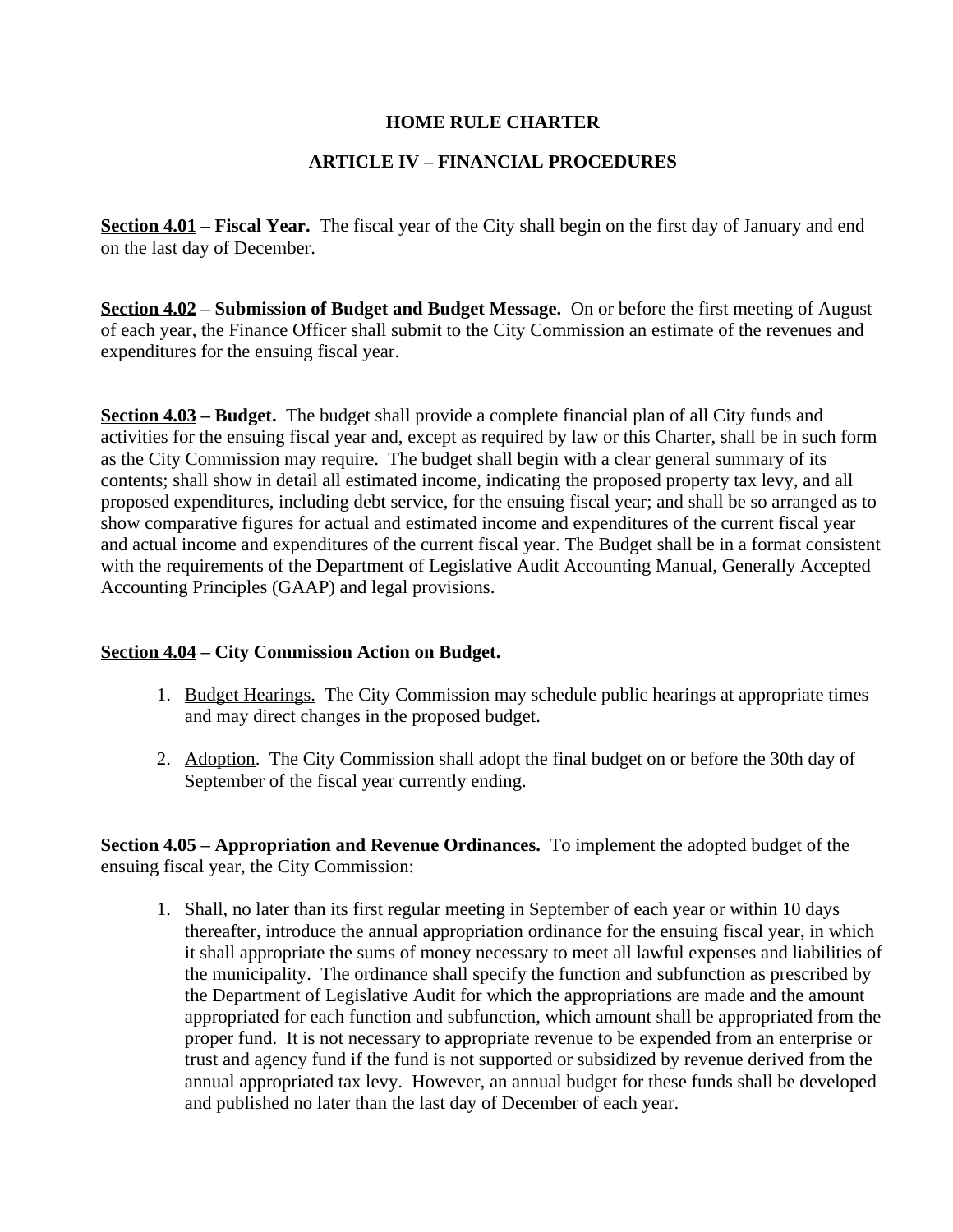- 2. Shall, no later than the 30<sup>th</sup> day of September, give second reading and adopt the annual appropriation ordinance for the ensuing fiscal year and direct the Finance Officer to certify the tax levy for that appropriation ordinance to the County Auditor no later than the first day of October.
- 3. Shall adopt any other ordinances required to authorize new revenues or to amend the rates or other features of existing taxes or other revenue sources.

## **Section 4.06 – Amendments After Budget Adoption.**

- 1. Supplemental Appropriations. If during the fiscal year the Finance Officer certifies that there are available for appropriation, revenues in excess of those estimated in the budget, the City Commission, by ordinance, may make supplemental appropriations for the year up to the amount of such excess.
- 2. Emergency Appropriations. To meet a public emergency affecting life, health, property, or the public peace, the City Commission may make emergency appropriations. Such appropriations may be made by emergency ordinance in accordance with the provisions of Section 2.14. To the extent that there are no available unappropriated revenues or a sufficient fund balance to meet such appropriations, the Commission may by such emergency ordinance authorize the issuance of emergency notes, which may be renewed from time to time, but the emergency notes and renewals of any fiscal year shall be paid not later than the last day of the fiscal year next succeeding that in which the emergency appropriation was made.
- 3. Reduction of Appropriations. If at any time during the fiscal year it appears probable to the Finance Officer that the revenues or fund balances available will be insufficient to finance the expenditures for which appropriations have been authorized, the Finance Officer shall report to the City Commission without delay, indicating the estimated amount of the deficit, and recommendations as to any other steps to be taken. The Commission shall then take such further action as it deems necessary to prevent or reduce any deficit and for that purpose it may by ordinance reduce one or more appropriations.
- 4. Transfer of Appropriations. At any time during the fiscal year the City Commission may transfer part or all of the unencumbered appropriation balance from one department to the appropriation for other departments. The Finance Officer may transfer part or all of any unencumbered appropriation balances among programs within a department upon approval by the Commission.
- 5. Limitation; Effective Date. No appropriation for debt service may be reduced or transferred, and no appropriation may be reduced below any amount required by law to be appropriated or by more than the amount required by law to be appropriated or by more than the amount of the unencumbered balance thereof. The emergency appropriations and reduction or